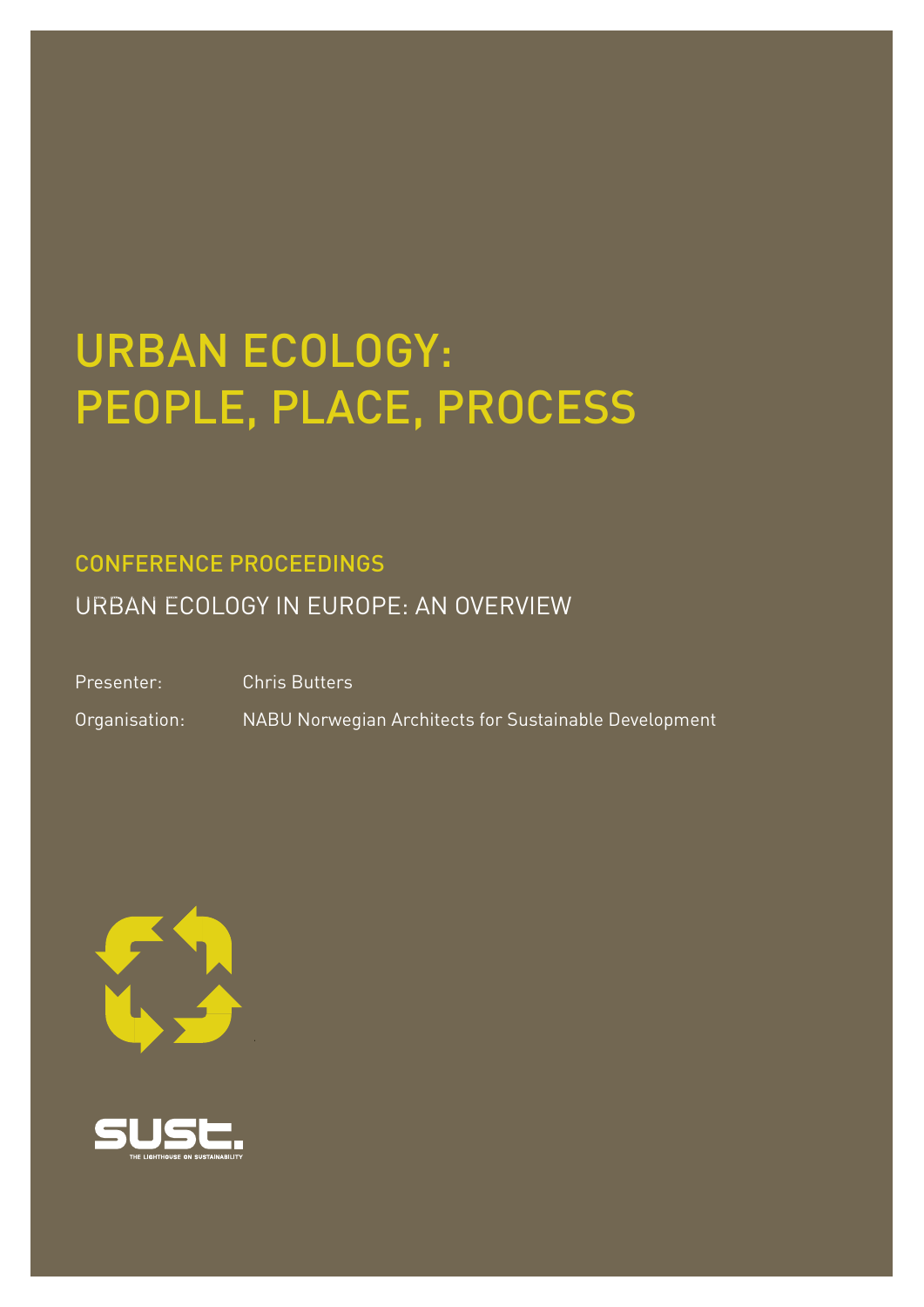## **Urban Ecology in Europe: An Overview**

### Presenter: Chris Butters, Project Leader Organisatoin: NABU: Norwegian Architects for Sustainable Development, Co-organiser of the Urban Ecology Conference

#### **Overview**

There is a growing interest and understanding that urban development must be designed with the environment and sustainability issues in mind. A fact that is currently leading to some very exciting urban development projects throughout Europe.

As these projects encompass large, urban areas and thousands of homes, workplaces and services, one of the most important issues regarding sustainability is the wide range of planning issues involved. These mean taking into account such issues as urban design, transport infrastructure, heating strategies, and the recycling of rainwater and waste. These developments apply to both new-build and regeneration projects in brownfield industrial sites, such as dockland areas.

Urban ecology projects currently being implemented in central and northern Europe are also very relevant to Scotland. Similarities, for instance, extend to the fact that both areas share a cold climate, plus relevant social and cultural factors. Building methods and local government structures are also comparative. There are, however, some differences, which are mapped out below:

The physical solutions: architecture – construction, energy systems, drainage etc – are dependent on such factors as local microclimate conditions. However, experience dictates that

only minor adaptations to existing systems and technologies are necessary to facilitate their use in other contexts.

The processes: these vary slightly according to existing traditions. In Germany and the Netherlands, for instance, community involvement is well developed; while in Germany and Sweden, public planning processes play a central role. Developer agreements and partnerships, meanwhile, remain important factors in the UK and Scandinavia.

The tools: methods for measuring results (benchmarking) are, in the main, directly transferable, and current developments in this field are leading to universal environmental-evaluation systems.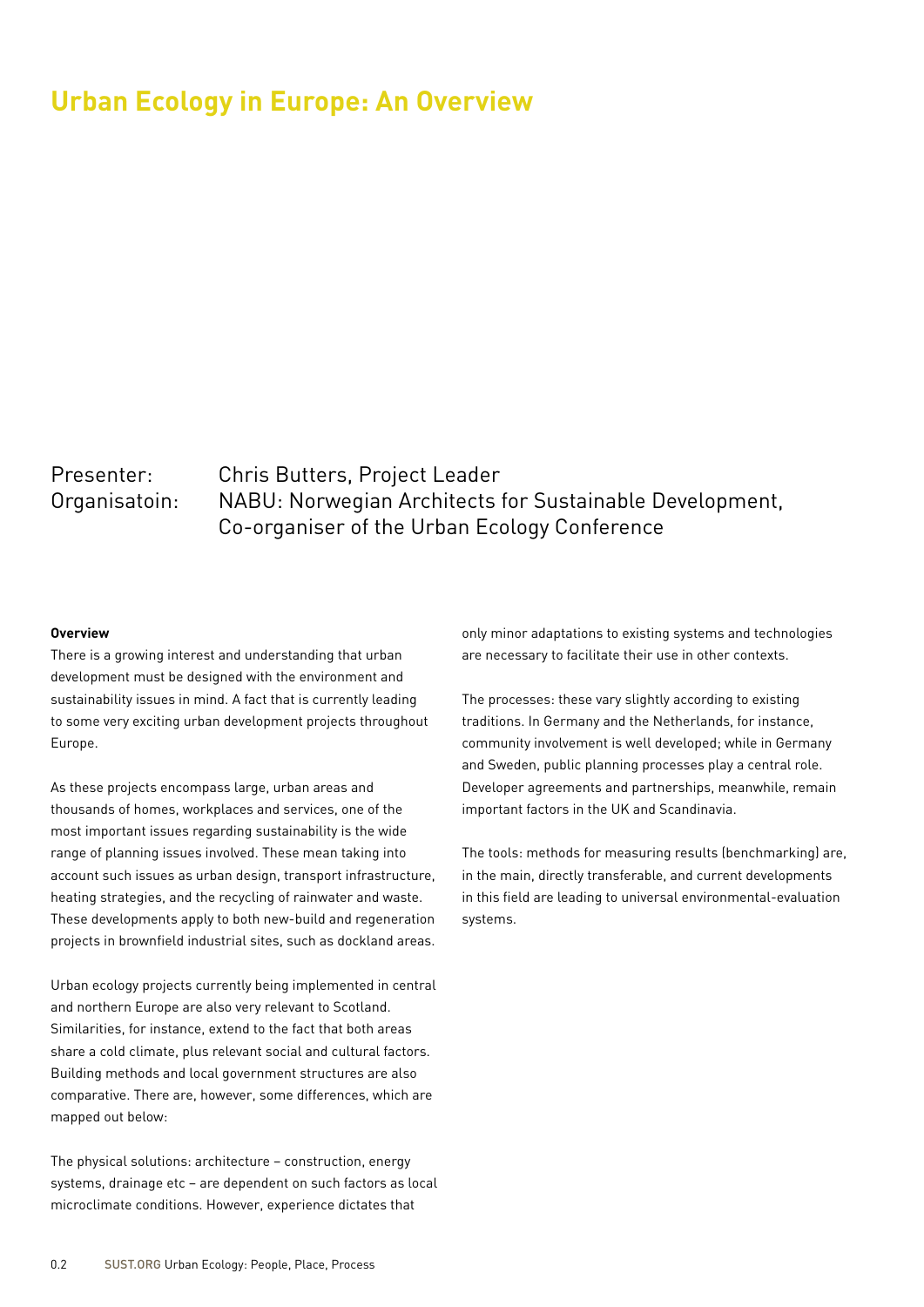

Photography: Renzo Mazzolini

#### **Three facets of sustainability**

While many still regard sustainable development as affecting, on the whole, issues such as energy use, pollution and waste, these, in fact, represent the physical components of sustainability. More recently, however, people are beginning to understand the bigger picture and the most important issues affecting sustainability. In order to be wholly sustainable, three factors should always be considered: environment, economy and society.

A preference for environmental, or 'green' technology, does not create a sustainable society in itself. While a good ecological profile may underpin a project, sustainable urban development must also be socially and economically robust. Socially, because communities benefit from richness and variety in their environment, though this focus is often neglected as a prime factor. Quality in the urban environment leads to long-term social gains: certain projects have involved a high degree of community involvement, for instance, a factor that can have a distinctly positive effect in addressing sustainable social aims.

Also, environmentally friendly technology is often not as costly as perceived. Solutions for different cycles are integrated and so reinforce one another, creating considerable savings. Similarly, life-cycle costs are often distinctly lower than those relating to conventional projects. There are presently new

solutions being introduced to the market, which have proved just as cost-effective as conventional means.

This, therefore, diminishes the "can't be done here" attitude with which new innovations are all too easily often met. Experience has shown that the factors that often prevent the successful implementation of such projects, are more usually not practical problems, but as a result of poor communication and organisation.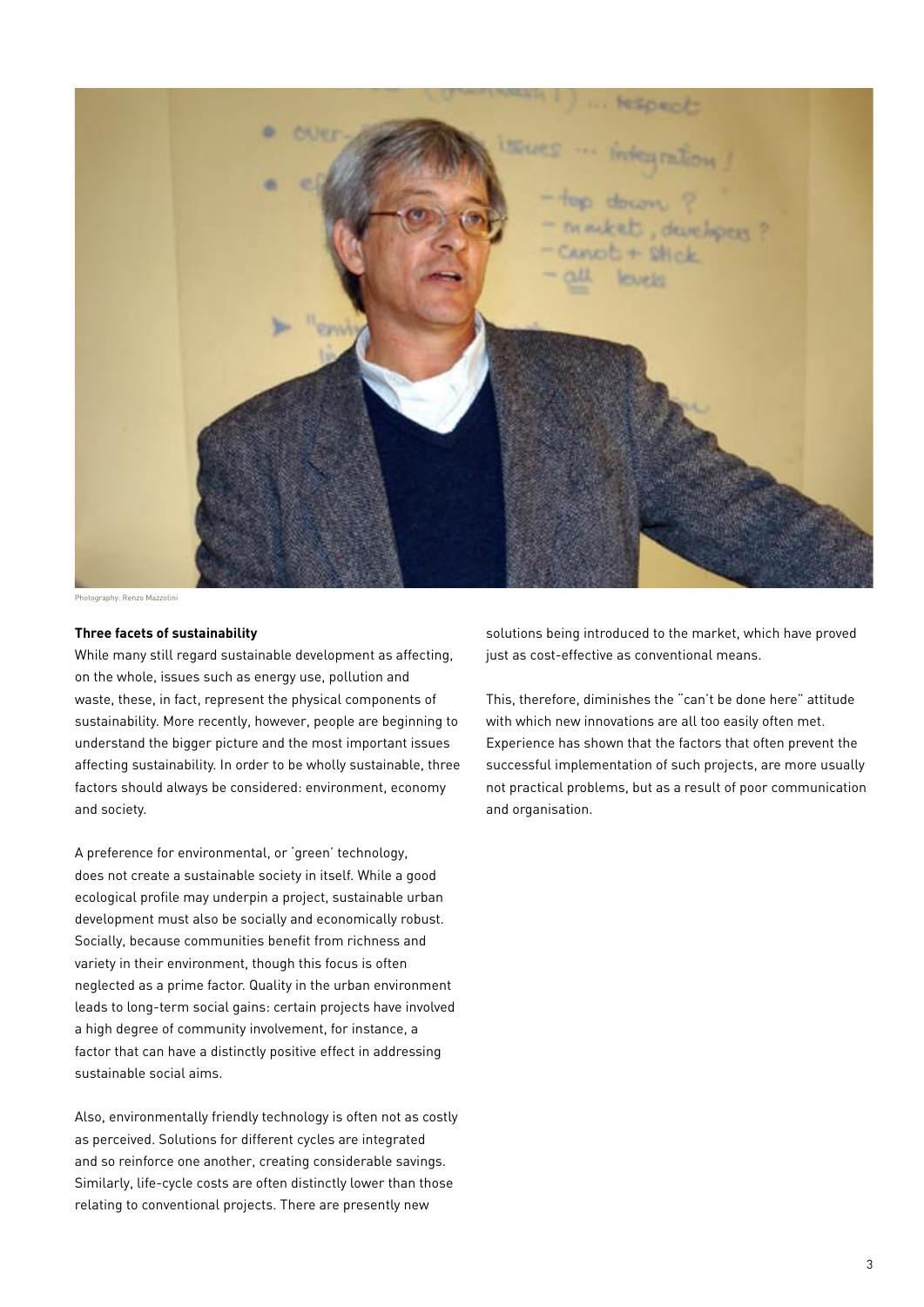#### **Benchmarking Sustainability: the Value Map**

If we are to successfully develop buildings and cities that fulfil sustainable goals, we must develop new criteria and tools to define, plan and evaluate projects. In the past few years there has been a profusion of proposals presenting eco-profilesystems for evaluating environmental construction. These methods vary widely, yet a common factor is that many of them address environment issues only. They are, in fact, failing to see the bigger picture and therefore suffer from such a limited viewpoint.

It is becoming universally accepted that sustainable design should incorporate ecological, economic and social factors. These considerations are often illustrated as three interconnected circles entitled as environment, economy and society. If we are to achieve a more complete picture of sustainability, we need tools that address and evaluate all three areas.

In construction, benchmarking refers to the process of defining standard performance levels, allowing the industry to compare projects. Common criteria might include functional aspects such as cost-per-square-metre, and energy standards. A new development however, is that each requirement is now considered within the overall three-point goal of sustainability.

Though it is difficult to define sustainability exactly, in the broad sense it applies to the implementation of long-term, positive, human and economic developments that work to sustain the capacity of the earth's ecosystems.

Other countries' initiatives, such as the BO01 urban ecology project in Malmö (Emelie Stjernhav /Klas Tham), have endeavoured to include non-physical dimensions of sustainability in evaluation methods. This, however, is still viewed as an unsystematic approach. This inspired me to develop the NABU Value Map on the basis of holistic analysis that systematically addresses all three dimensions of sustainability. By presenting the results in graph form, sustainability is, for the first time, profiled as an integrated whole.

In this pioneering Value Map system, ecology, economy and society are defined via eight parameters. However, it should be noted that these are provisional figures only, and can vary according to context. Benchmarks are then set for each parameter. The results are then presented as a whole picture in the form of a circular Value Map.

The possibilities surrounding sustainability issues are

boundless and its profile will change over time. The sustainability Value Map, then, is not a concept model, but can be updated and used as a concrete tool to compare projects.

Many parameters are unquantified – they are qualitative. Others, meanwhile, cannot be evaluated prior to building construction and use. Factors such as economic and social sustainability, therefore, need to be evaluated through qualitative experience and user evaluation.

The projects discussed during this conference reveal a fresh and dynamic approach to both architecture and urbanism. And while they may not be deemed successful in all respects, in terms of lessons learned, they are undoubtedly equally significant.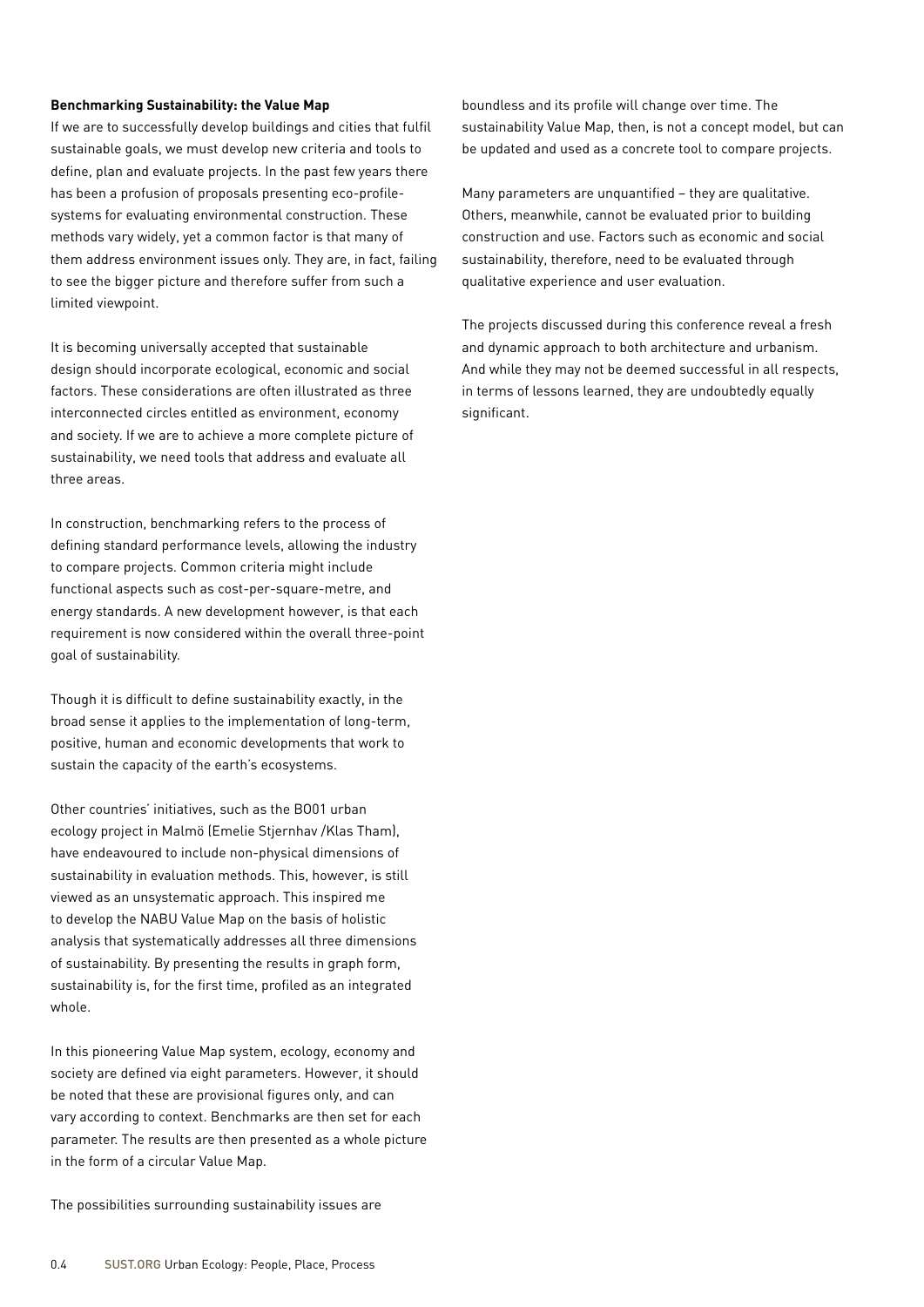#### **Organisation Profile: NABU - Norwegian Architects For Sustainable Development**

NABU was established by the National Association of Norwegian Architects in 1994 as a resource centre for sustainable planning and design. Since then it has maintained a high professional and public profile within Europe, through a variety of projects. Other endeavours include seminars, research reports, consultancy, workshops, and publications. Clients include government bodies, local authorities, housing associations and private sector firms. NABU is almost wholly self-financing through its involvement in these commissions. Central to NABU's remit is a multidisciplinary approach.

For further information, please go to: www.nabu.no NABU@arkitektur.no

#### **Personal Profile: Chris Butters**

Chris Butters was born in South Africa in 1950 and is currently resident in Norway. He graduated with a BA in Literature from Stellenbosch in 1970, before going on to gain an Architect DPLG in Montpellier in 1978, and a Diploma in Energy Planning in Oslo in 1979. Butters has served within the areas of environmental architecture, energy and ecology for over 25 years, in the capacities of practising architect, researcher and lecturer. He is also former director of the UIA Work Program, 'The Road from Rio – Sustainable Development of the Built Environment', and spent a decade working in Bhutan as a consultant architect for schools and hospitals. Butters is currently Project Leader at NABU (Norwegian Architects for Sustainable Development), and Course Director of Energy Planning and Sustainable Development at the University of Oslo. He is a published author.